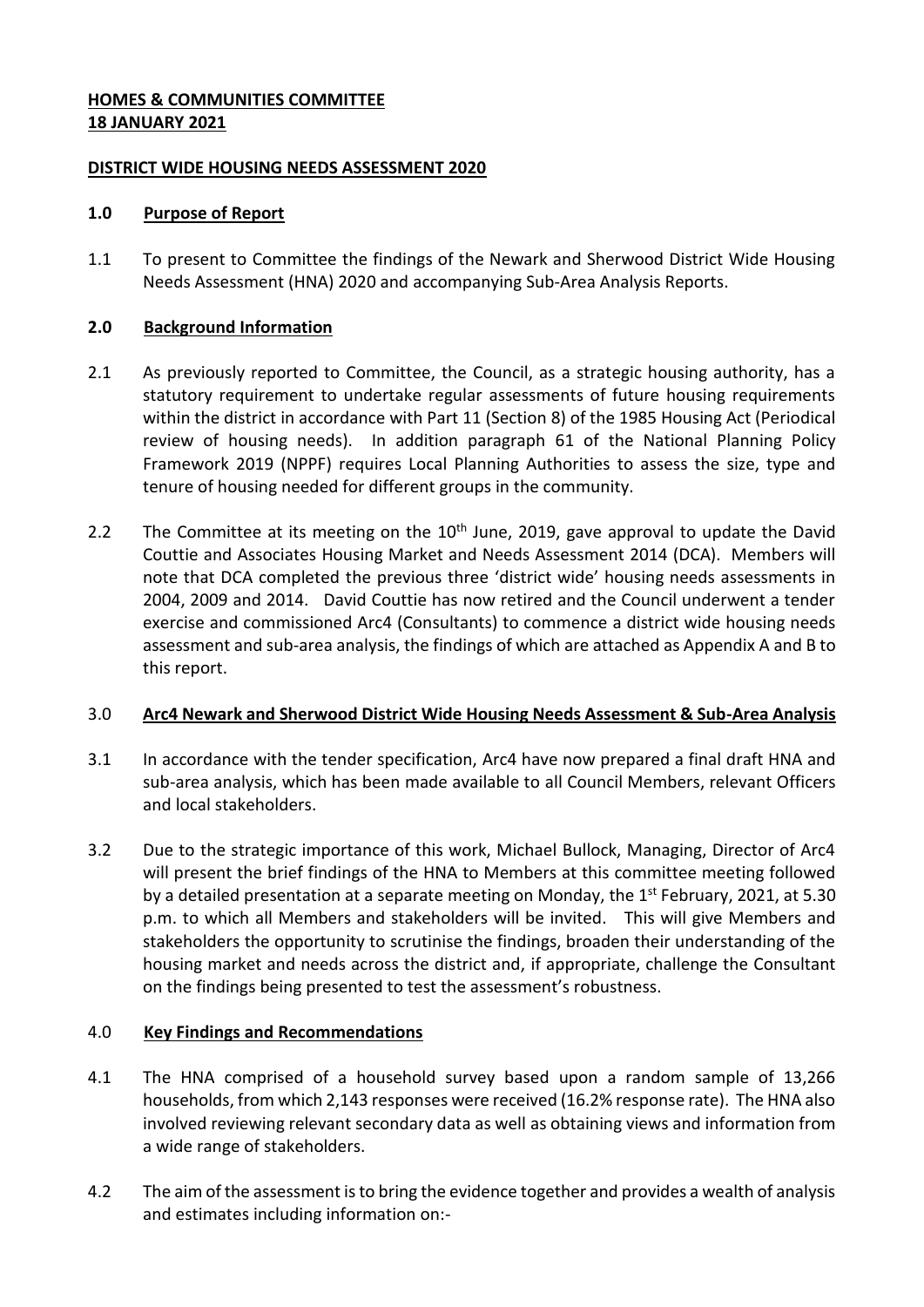- The dynamics of the district's housing market and its relationship with neighbouring authorities;
- The current stock of housing (all tenures)
- A review of the demographic and economic context
- The role of the private rented sector
- Housing requirements of all tenures, including affordable housing and indicating appropriate tenure and dwelling type mix at sub-area level (eight sub-areas)
- Affordability analysis including scenario testing for all tenures; and
- The housing requirements of specific household groups
- 4.3 The 2014 assessment indicated a total net affordable housing need of 677 units per annum and after deducting the annual supply of housing, the shortfall over the next five years was 221 homes per annum. The 2020 assessment records a total net affordable housing need of 617 units per annum and after deducting the annual supply of housing, the shortfall for the next five years is 243 homes per annum.
- 4.4 The main variances between the 2014 affordable need data and the 2020 data are a higher total backlog need who require affordable housing and lower level of newly-arising need because market prices are affordable to around 80% of newly-forming households (this excludes households falling into need who are included in the newly-arising need figure).
- 4.5 The Assessment summarises recommendations for development by tenure and number of bedrooms. Overall, the focus of development across the district should be 2 and 3-bedroom dwellings. For market housing, there is a particular need for 2 and 3-bedroom dwellings. For affordable rented housing a broad mix is needed with just over half of need being for 1 and 2 bedroom dwellings. For intermediate (affordable home ownership) strongest need is for properties with 3 or more bedrooms.
- 4.6 Analysis of dwelling type identifies the strongest need for houses but a considerable need for bungalows which reflects the needs, aspirations and expectations of the aging population across the district both for market and affordable homes. Over 30% of new dwellings across all tenures except intermediate should be bungalows.
- 4.7 The key strategic messages from the HNA are:-
	- New development needs to reflect the needs of an ageing population whilst continuing to develop housing for younger age groups and a range of income groups to support economic growth ambitions. The overall focus needs to be on delivering 2 and 3–bedroom dwellings and a marked increase in the delivery of bungalows is needed.
	- There is a need to improve the delivery of affordable housing to address identified need. The current 30% target remains ambitious although in recent years the level of affordable delivery has improved. Affordable home ownership options for key workers should also be considered given the affordability challenges across the district.
	- The majority of older people want to remain in their own home with help and support when needed. There is therefore a need to improve support services available to older people across all tenures. Additionally there is a need to increase the specialist older persons housing provision, for instance extra care and retirement housing.
	- There is a need to regularly review the needs of different groups and the impact of physical disability and mental health on housing need. There is a specific need to deliver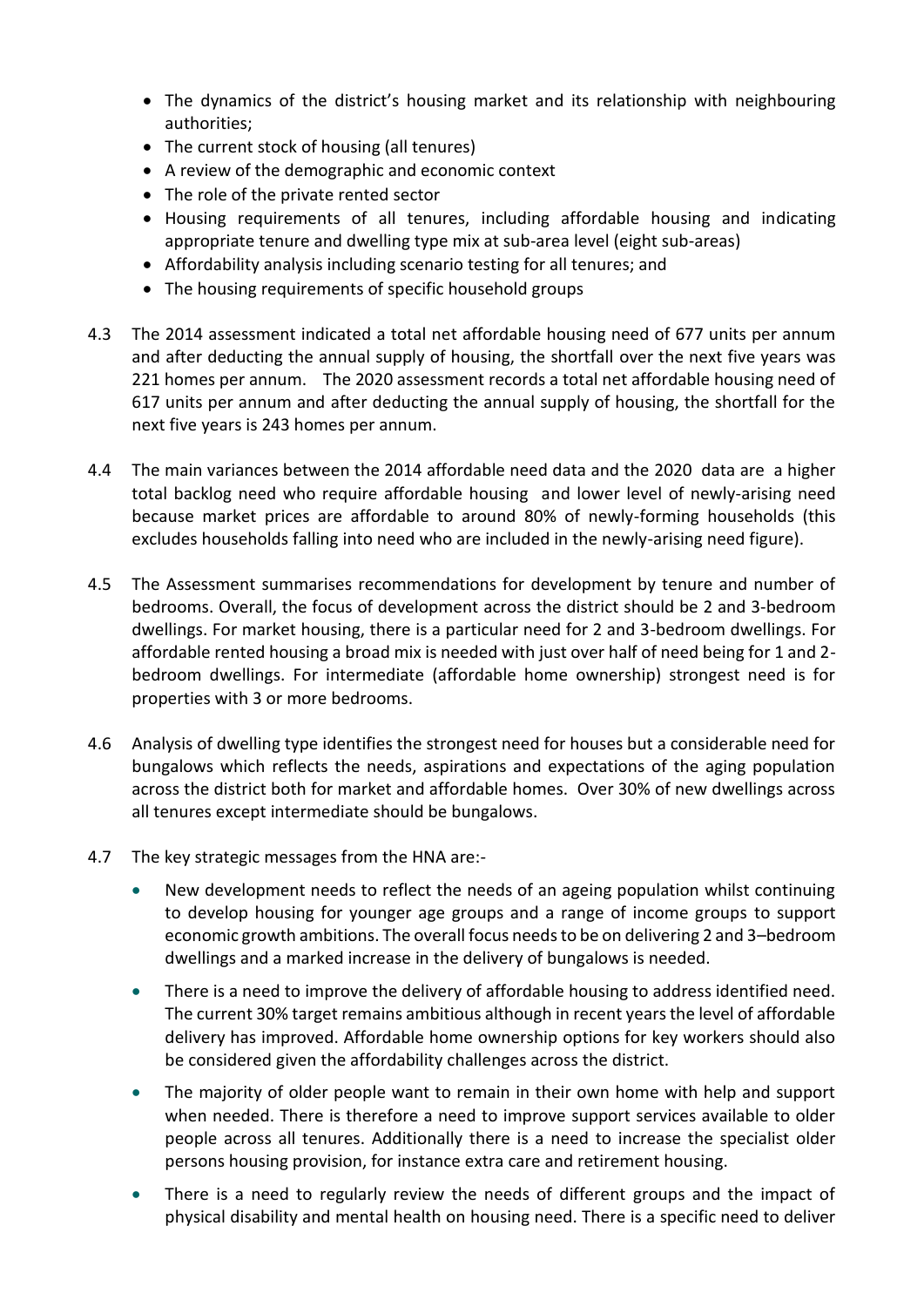1% of new dwellings to M4(3) wheelchair accessible standard and a minimum of 23% of new homes to M4(2) accessible and adaptable standard.

## **5.0 Equalities Implications**

5.1 The HNA has assessed and taken account of the specific housing needs of people with protected characteristics ensuring the Council complies with its responsibilities under the Equalities Act 2010.

## **6.0 Financial Implications – FIN20-21/7786**

6.1 The policy framework and resources required have already been considered and approved by this Committee for the completion of a new District Wide Housing Needs Assessment within existing budgets.

# **7.0 Community Plan – Alignment to Objectives**

- 7.1 The delivery of additional affordable homes across the district continues to be a strategic priority for the Council with an objective of the Community Plan being to; *'Accelerate the supply of new homes including associated facilities.'*
- 7.2 The district wide Housing Needs Assessment provides the evidence base to deliver housing to meet the needs of all its residents across the district's urban and rural communities.

### **8.0 Comments of Director**

### Comments of the Director of Planning & Growth

8.1 The Newark & Sherwood Housing Needs Assessment 2020 provides a robust up-to-date assessment of local housing need vital to preparing sound planning policy. The HNA along with the sub-area analysis also underpins negotiations that the Council's Planning and Housing Officers have with developers regarding the type and tenure of housing required as part of new housing development.

### **9.0 Recommendation**

9.1 That Members consider and endorse the findings of the Newark and Sherwood Housing Needs Assessment 2020 (HNA) and accompanying Sub-Area Analysis Report.

### **Reason for Recommendation**

The District Wide Housing Needs Assessment 2020 and Sub-Area Analysis has been commissioned to ensure the Council maintains a robust housing needs evidence base to inform the key strategic housing, planning and economic corporate documents.

### **Background Papers**